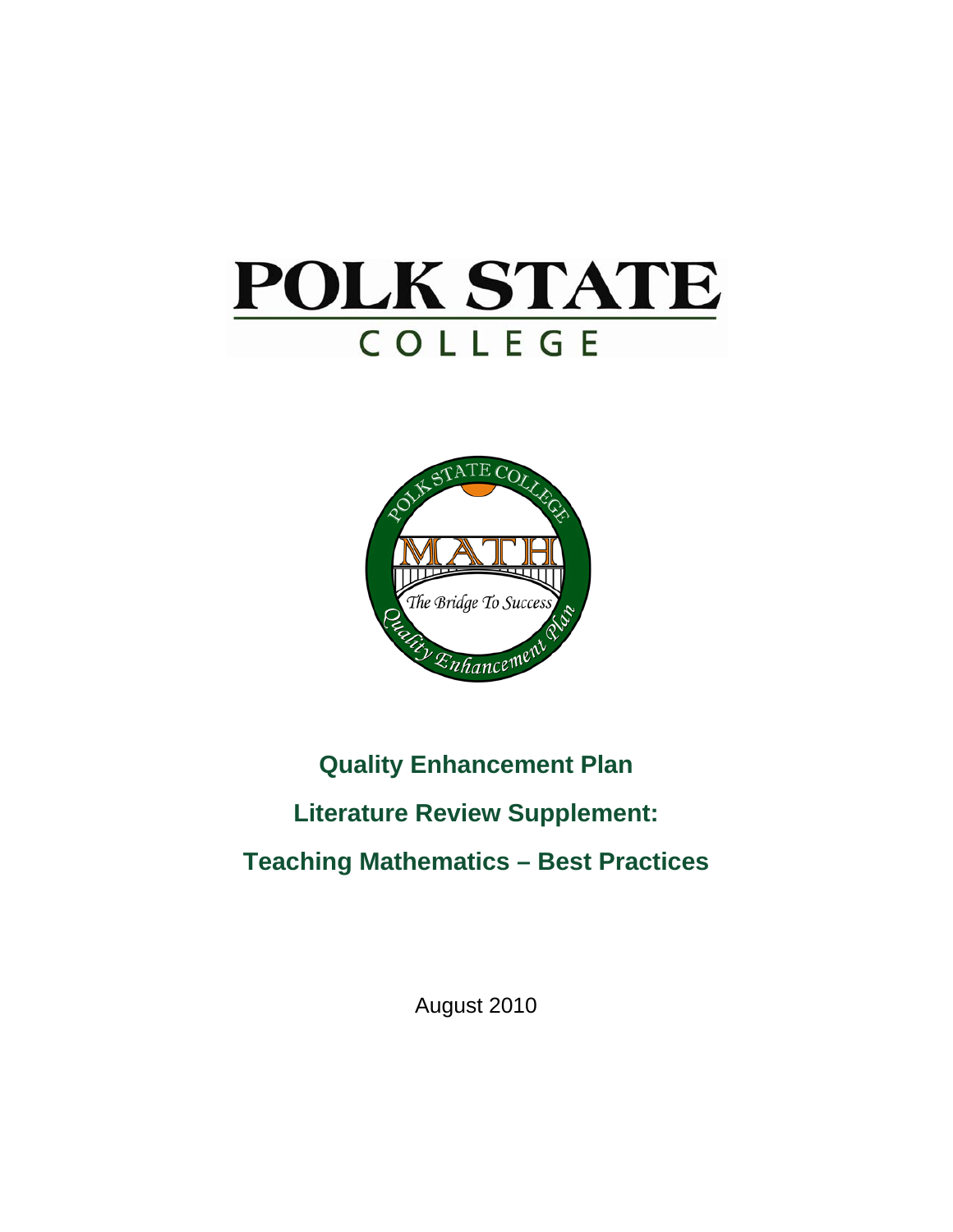#### **Polk State College – QEP Literature Review: Best Practices**

 $\blacksquare$ 

The QEP committee compiled a list of widely accepted best practices in teaching mathematics and analyzed each to determine its suitability for use within the QEP. The table below summarizes the literature on each of these best practices.

| <b>Active Learning</b>                                                                                                                               |                                                                                                                                                                                                                                                                                                                                                                                                       |
|------------------------------------------------------------------------------------------------------------------------------------------------------|-------------------------------------------------------------------------------------------------------------------------------------------------------------------------------------------------------------------------------------------------------------------------------------------------------------------------------------------------------------------------------------------------------|
| Active Learning is "anything that 'involves students in doing things and thinking about the things<br>they are doing" (Bonwell & Eison, 1991, p. 2). |                                                                                                                                                                                                                                                                                                                                                                                                       |
| <b>Blair (2006)</b>                                                                                                                                  | Today's students need active involvement to be able to learn<br>$\bullet$                                                                                                                                                                                                                                                                                                                             |
| Prince (2004)                                                                                                                                        | Introduce activities into traditional lecture<br>$\bullet$<br>Promote student engagement<br>٠<br>Design activities around learning outcomes<br>$\bullet$                                                                                                                                                                                                                                              |
| Springer,<br>Stanne, and<br>Donovan (1999)                                                                                                           | Meta-analysis of learning practices in science, mathematics, engineering,<br>$\bullet$<br>and technology<br>Active learning increases:<br>$\bullet$<br>1. academic achievement<br>2. favorable attitude toward subject<br>3. persistence in science, math, engineering, and technology classes                                                                                                        |
| Bonwell and<br>Eison (1991)                                                                                                                          | Risk is greatest obstacle in faculty adoption of active learning strategies<br>$\bullet$<br>Faculty may begin with low risk strategies and build incrementally<br>$\bullet$<br>Professional development within an institution and department increases<br>$\bullet$<br>active learning implementation                                                                                                 |
| Chickering and<br>Gamson (1987)                                                                                                                      | Active Learning is one of the Seven principles for good practice in<br>$\bullet$<br>undergraduate education                                                                                                                                                                                                                                                                                           |
|                                                                                                                                                      | <b>Assessment</b>                                                                                                                                                                                                                                                                                                                                                                                     |
|                                                                                                                                                      | Assessment can be categorized as either                                                                                                                                                                                                                                                                                                                                                               |
|                                                                                                                                                      | 1. Formative: evaluation conducted while learning is in progress                                                                                                                                                                                                                                                                                                                                      |
|                                                                                                                                                      | 2. Summative: final evaluation at completion of active learning period                                                                                                                                                                                                                                                                                                                                |
| <b>Suskie (2009)</b>                                                                                                                                 | Effective assessment:<br>Establishes clear, measurable, expected outcomes of student learning<br>Ensures students have sufficient opportunities to achieve those outcomes<br>$\bullet$<br>Systematically gathers, analyzes, and interprets evidence to determine<br>how well student learning matches expectations<br>Uses assessment results to understand and improve student learning<br>$\bullet$ |
| Cizek and<br>Andrade (2009)                                                                                                                          | Formative assessment has proven to be extremely useful to:<br>Motivate students<br>٠<br>Stimulate meta-cognition<br>٠<br>Encourage students to monitor and adjust their learning strategies<br>٠<br>Build rapport between students and instructors<br>٠<br>Facilitate curriculum design                                                                                                               |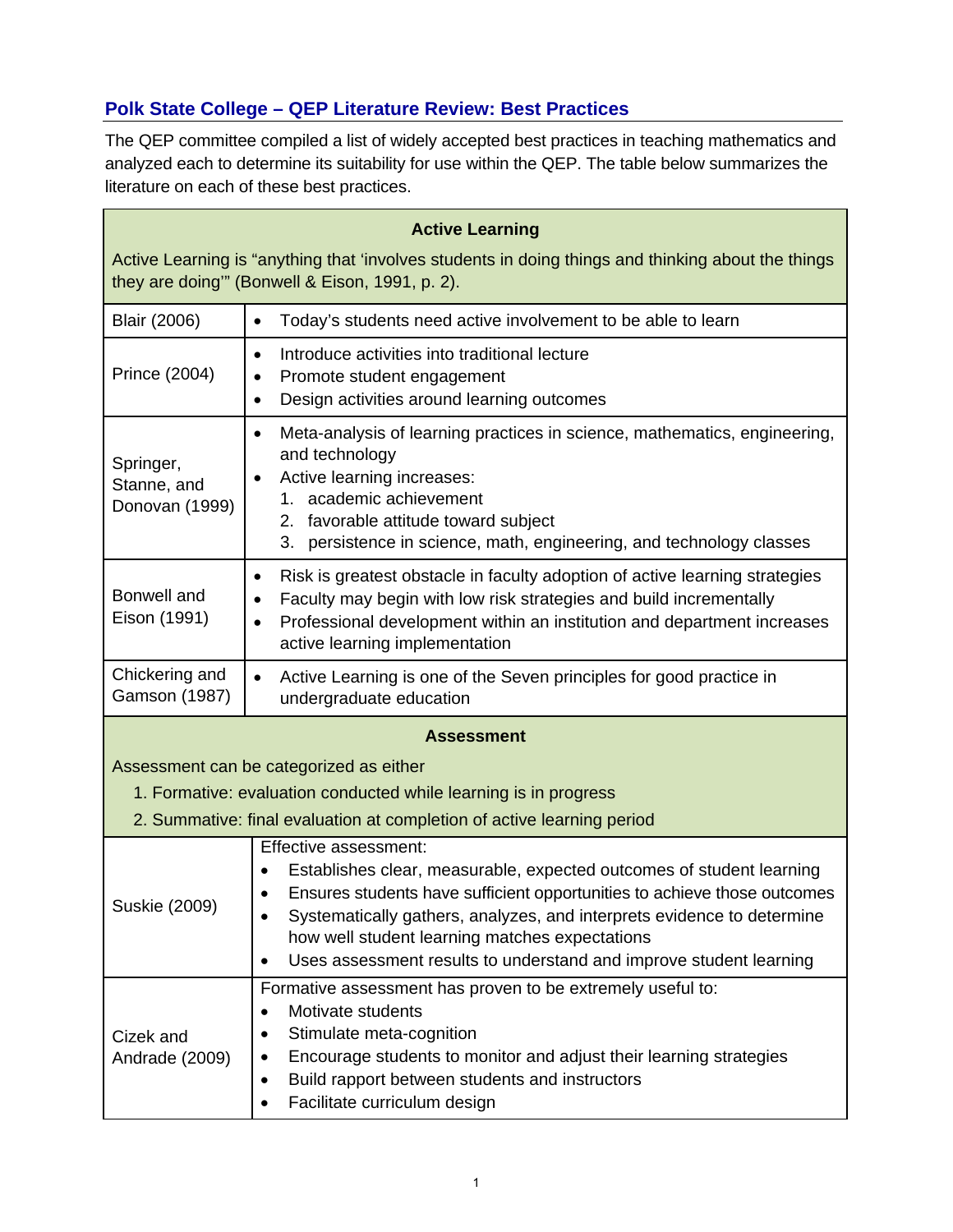| Martyn (2007)                                                                                                                                                                                                                                                                                                                                                   | Student response systems, commonly called "clickers," are effective<br>٠<br>formative assessment tools.                                                                                                                                                                                                                          |
|-----------------------------------------------------------------------------------------------------------------------------------------------------------------------------------------------------------------------------------------------------------------------------------------------------------------------------------------------------------------|----------------------------------------------------------------------------------------------------------------------------------------------------------------------------------------------------------------------------------------------------------------------------------------------------------------------------------|
| <b>Blair (2006)</b>                                                                                                                                                                                                                                                                                                                                             | The American Mathematical Association of Two-Year Colleges<br>recommends frequent assessment to:<br>Assess students' progress<br>٠<br>Assist instructors in adjusting instructional methods and materials<br>$\bullet$                                                                                                           |
| Angelo and<br>Cross (1993)                                                                                                                                                                                                                                                                                                                                      | Effective assessment is:<br>Formative<br>$\bullet$<br>Context-specific<br>Learner-centered<br>$\bullet$<br>Ongoing<br>Teacher-directed<br>$\bullet$<br>Firmly rooted in good practice<br>Mutually beneficial<br>$\bullet$                                                                                                        |
| <b>Learner-Centered Teaching</b>                                                                                                                                                                                                                                                                                                                                |                                                                                                                                                                                                                                                                                                                                  |
| Learner-centered teaching can be described as what and how the student is learning, under<br>what circumstances learning takes place, and what the student is retaining and applying to<br>facilitate future learning. Learner-centered teaching also transforms the role of the teacher from<br>that of lecturer to a facilitator of knowledge (Weimer, 2002). |                                                                                                                                                                                                                                                                                                                                  |
| Alsardary and<br>Blumberg<br>(2009)                                                                                                                                                                                                                                                                                                                             | Students in a learner-centered upper-level mathematics (Discrete<br>$\bullet$<br>Mathematics) course incorporated coursework into class presentations<br>and scored better than those students enrolled in traditional classes.                                                                                                  |
| Bosch et al.<br>(2008)                                                                                                                                                                                                                                                                                                                                          | Developed a framework to improve the learning climate by incorporating<br>٠<br>high performance expectations for teaching and student learning; by<br>guiding design, development, and revision of course outlines and<br>programs; and by guiding instructional facilities and implementation of<br>instructional technologies. |
| Blumberg (2009)                                                                                                                                                                                                                                                                                                                                                 | Characteristics of student learning outcomes in a learning-centered<br>instructional paradigm:<br>Student engagement increases<br>$\bullet$<br><b>Student satisfaction increases</b><br>$\bullet$<br>Student ability to apply content increases                                                                                  |
| Doyle (2008)                                                                                                                                                                                                                                                                                                                                                    | Suggestions on how to get students to "buy in" to learner-centered<br>٠<br>environments so they can discover their own capacity as learners                                                                                                                                                                                      |
| Thompson,<br>Licklider, and<br><b>Jungst (2003)</b>                                                                                                                                                                                                                                                                                                             | Merge active and collaborative learning environment<br>٠<br>Pedagogical approach is used to incorporate best knowledge for<br>learning<br>Classroom culture is cooperative, collaborative, and supportive                                                                                                                        |
| Weimer (2002)                                                                                                                                                                                                                                                                                                                                                   | Learner-centered teaching continually questions:<br>How is the student learning?<br>٠<br>What conditions are present?<br>٠<br>Is the student retaining and applying learning?<br>٠<br>Is learning preparing the student for future learning?                                                                                     |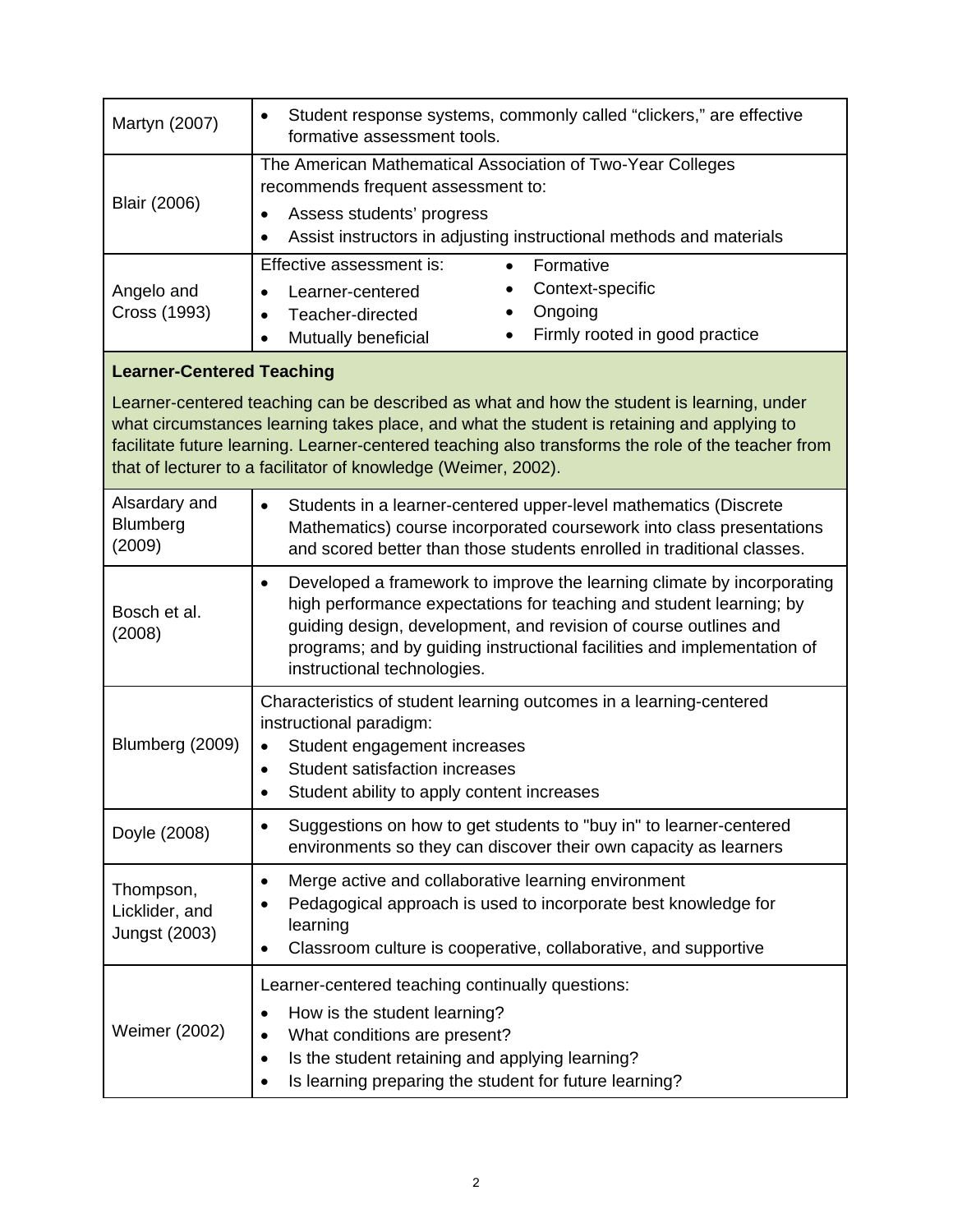| Barr and Tagg<br>(1995)                                                                                                                                                                                                                          | Create environments and experiences to construct knowledge<br>$\bullet$<br>Create opportunities to discover learning and solve problems<br>Continually improve learning for students<br>$\bullet$                                                                                                                                                                                                                                                                                                                                                                                                                                                                                                                                                                                                                                                                                                                                                                                                  |
|--------------------------------------------------------------------------------------------------------------------------------------------------------------------------------------------------------------------------------------------------|----------------------------------------------------------------------------------------------------------------------------------------------------------------------------------------------------------------------------------------------------------------------------------------------------------------------------------------------------------------------------------------------------------------------------------------------------------------------------------------------------------------------------------------------------------------------------------------------------------------------------------------------------------------------------------------------------------------------------------------------------------------------------------------------------------------------------------------------------------------------------------------------------------------------------------------------------------------------------------------------------|
| <b>Learning Communities</b>                                                                                                                                                                                                                      |                                                                                                                                                                                                                                                                                                                                                                                                                                                                                                                                                                                                                                                                                                                                                                                                                                                                                                                                                                                                    |
| Learning communities seek to encourage student engagement by organizing a curriculum or<br>course content structure around groups of students who progress through a curriculum, group<br>of courses, or stated educational objectives together. |                                                                                                                                                                                                                                                                                                                                                                                                                                                                                                                                                                                                                                                                                                                                                                                                                                                                                                                                                                                                    |
| Freeman, Alston,<br>and Winborne<br>(2008)                                                                                                                                                                                                       | Students participating in the Learning Communities for STEM (science,<br>technology, engineering, and mathematics) Academic Achievement initiative<br>demonstrated positive influence in:                                                                                                                                                                                                                                                                                                                                                                                                                                                                                                                                                                                                                                                                                                                                                                                                          |
|                                                                                                                                                                                                                                                  | Attitude, learning experience, and intrinsic motivation in STEM                                                                                                                                                                                                                                                                                                                                                                                                                                                                                                                                                                                                                                                                                                                                                                                                                                                                                                                                    |
|                                                                                                                                                                                                                                                  | First-year learning community study at Kingsborough Community College<br>found that the program:                                                                                                                                                                                                                                                                                                                                                                                                                                                                                                                                                                                                                                                                                                                                                                                                                                                                                                   |
| Scrivener et al.<br>(2008)                                                                                                                                                                                                                       | improved students' college experience. Students in the program felt<br>$\bullet$<br>more integrated and more engaged than students in the control group.<br>improved some educational outcomes while students were in the<br>$\bullet$<br>learning community program; effects diminished in subsequent<br>semesters. Program-group students, for example, attempted and<br>passed more courses and earned more credits during their 1 <sup>st</sup> semester.<br>moved students more quickly through developmental English<br>$\bullet$<br>requirements. Students in the program group were more likely to take<br>and pass English skills assessment tests required for graduation or<br>transfer.<br>increased persistence results were mixed. Initially, the program did not<br>change the rate at which students re-enrolled. In the last semester of the<br>report's two-year follow-up period, however, slightly more program-<br>group members than control-group members attended college. |
| Fischer and<br>Sugimoto (2006)                                                                                                                                                                                                                   | Learning and creativity are collaborative and interactive.<br>Today's lifelong learners need learning communities to prepare for<br>workplace challenges.                                                                                                                                                                                                                                                                                                                                                                                                                                                                                                                                                                                                                                                                                                                                                                                                                                          |
| Tinto (1998)                                                                                                                                                                                                                                     | Students in learning communities:<br>learn to form supportive peer groups outside the classroom<br>٠<br>become more actively involved in learning after the class is over<br>$\bullet$<br>spend more time learning, which enhances their learning<br>develop their own "voice" in an academic setting                                                                                                                                                                                                                                                                                                                                                                                                                                                                                                                                                                                                                                                                                              |
| <b>Tinto and Russo</b><br>(1994)                                                                                                                                                                                                                 | Non-residential learning communities:<br>provide students with peers, alleviating fears of transition into college<br>$\bullet$<br>provide a collaborative learning setting to transition the academic-social<br>divide often seen in initial entrance to college                                                                                                                                                                                                                                                                                                                                                                                                                                                                                                                                                                                                                                                                                                                                  |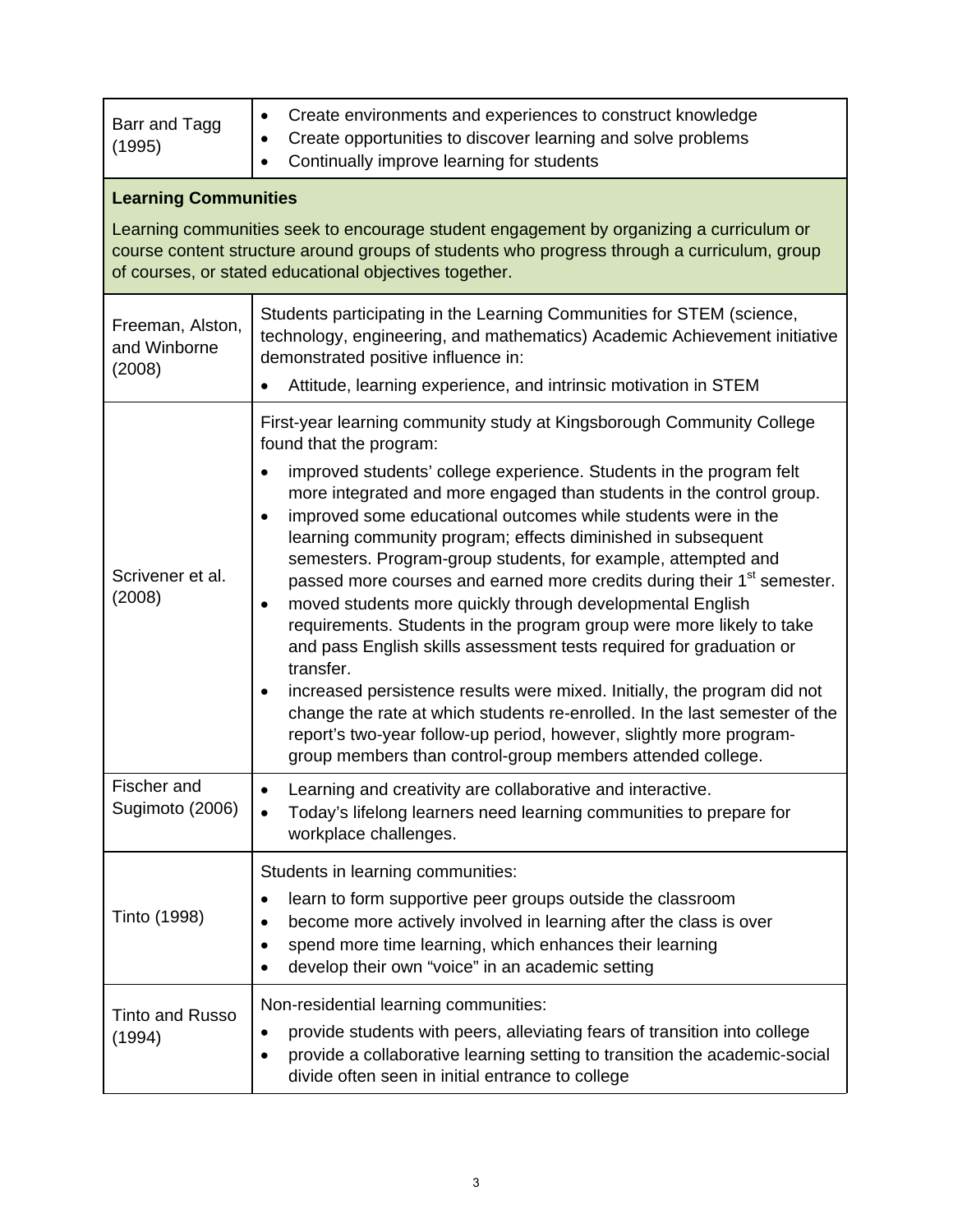#### **Learning Styles**

Learning style is the way in which each individual concentrates on, processes, internalizes, and remembers new and difficult academic information or skills.

| Bonham (2007);<br>McClendon and<br><b>McArdle (2002)</b>                                                                                                                                                                                                                                                                                      | Learning outcome fluctuations are leveled when students are placed in a<br>$\bullet$<br>learning modality compatible with their learning style.                                                                                  |
|-----------------------------------------------------------------------------------------------------------------------------------------------------------------------------------------------------------------------------------------------------------------------------------------------------------------------------------------------|----------------------------------------------------------------------------------------------------------------------------------------------------------------------------------------------------------------------------------|
| <b>Felder and Brent</b><br>(2005)                                                                                                                                                                                                                                                                                                             | Offering a broad spectrum of learning styles strategies is more effective<br>$\bullet$<br>than traditional instruction.                                                                                                          |
| Kolb and Kolb<br>(2005)                                                                                                                                                                                                                                                                                                                       | Learning style is hereditary, experiential, and environmental.<br>٠<br>Learners adopt a particular style within a learning task in "patterned,<br>$\bullet$<br>characteristic ways."                                             |
| Dunn and Dunn<br>(1993)                                                                                                                                                                                                                                                                                                                       | Although many students can master easy information in a style unsuited<br>$\bullet$<br>to them, they do so more efficiently and rapidly when they can capitalize<br>on their learning-style strengths.                           |
| <b>Mastery Learning</b>                                                                                                                                                                                                                                                                                                                       |                                                                                                                                                                                                                                  |
| Mastery learning presents subject content in units with clearly developed learning objectives.<br>Students work with content, individually or collaboratively, until they are able to demonstrate<br>mastery of each unit.                                                                                                                    |                                                                                                                                                                                                                                  |
| Gusky (2007)                                                                                                                                                                                                                                                                                                                                  | Re-examines Bloom's work in mastery learning and further concludes<br>$\bullet$<br>that mastery learning fosters not only cognitive domains but also<br>affective domains                                                        |
| Davis and Sorrell<br>(1995)                                                                                                                                                                                                                                                                                                                   | Generates research using Carroll's (1963, 1987) and Bloom's (1989)<br>$\bullet$<br>theories to implement mastery learning into the high school environment                                                                       |
| Bloom (1985)                                                                                                                                                                                                                                                                                                                                  | Advances Carroll's theory to observe that a lack of variety in<br>$\bullet$<br>instructional methods inhibits learning<br>Recommends that self-paced learning and assessment methods be<br>$\bullet$<br>considered               |
| Carroll (1963,<br>1989)                                                                                                                                                                                                                                                                                                                       | Aptitude in learning is primarily relative to the measure of time it takes to<br>$\bullet$<br>learn.                                                                                                                             |
| <b>Problem-Based Learning (PBL)</b>                                                                                                                                                                                                                                                                                                           |                                                                                                                                                                                                                                  |
| PBL is "a curriculum development and instructional system that simultaneously develops both<br>problem solving strategies and disciplinary knowledge bases and skills by placing students in<br>the active role of problem-solver confronted with an ill-structured problem that mirrors real-world<br>problems" (Finkle & Torp, 1995, p. 1). |                                                                                                                                                                                                                                  |
| Reynolds and<br>Hancock (2010)                                                                                                                                                                                                                                                                                                                | In a comparison study using PBL and traditional instruction in biotech<br>$\bullet$<br>interdisciplinary courses, PBL students demonstrated greater<br>achievement, greater problem-solving skills, and more positive attitudes. |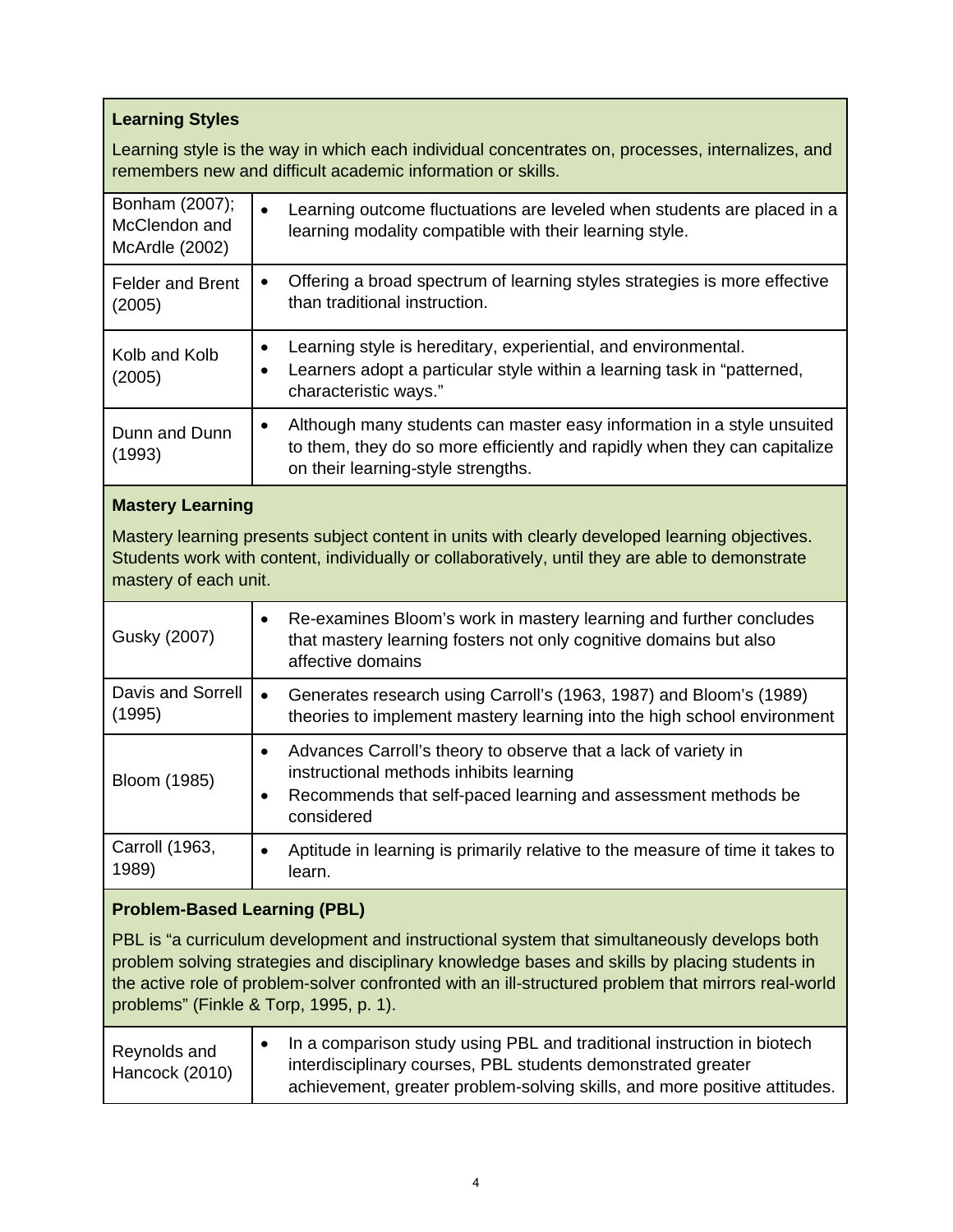| Gijbels, Dochy,<br>van den<br>Bossche, and<br>Segers (2005)                                                                                                                                                                                                  | In a meta-analysis of 40 studies from 1976-2000, PBL students<br>performed better on knowledge tied to principles and better understood<br>links between concepts.                                                                                                                                               |
|--------------------------------------------------------------------------------------------------------------------------------------------------------------------------------------------------------------------------------------------------------------|------------------------------------------------------------------------------------------------------------------------------------------------------------------------------------------------------------------------------------------------------------------------------------------------------------------|
| Shore and Shore<br>(2003)                                                                                                                                                                                                                                    | In a PBL study on introductory and intermediate algebra for students in<br>٠<br>health professions, PBL students performed higher than students in non-<br>PBL sections in post-test measures of student performance.                                                                                            |
| <b>Professional Development</b>                                                                                                                                                                                                                              |                                                                                                                                                                                                                                                                                                                  |
| According to Bain (2004), professional development enables professors to keep abreast of new<br>research or practices within a professional field while enriching and enhancing their knowledge<br>with colleagues, experts, and professional organizations. |                                                                                                                                                                                                                                                                                                                  |
| Bain (2004)                                                                                                                                                                                                                                                  | The best college teachers know how to create sustained learning in<br>$\bullet$<br>students; they prepare to teach, expect students to use the kind of<br>thinking used in life, create a critical learning environment for students,<br>treat students with decency, and consider themselves lifelong learners. |
| <b>Blanton and</b><br>Stylianou (2009)                                                                                                                                                                                                                       | Faculty development engages in discipline-specific professional<br>$\bullet$<br>development through a community of practice and not through isolation.                                                                                                                                                           |
| Slavit,<br>Bornemann, and<br>Haury (2009)                                                                                                                                                                                                                    | Mathematics teachers improve students' mathematical engagement,<br>$\bullet$<br>problem solving, and learning through professional learning communities<br>and implementing collaborative teacher development models.                                                                                            |
| Harris and<br><b>Cullen (2008)</b>                                                                                                                                                                                                                           | A shift from discipline-based structures to a new paradigm of<br>$\bullet$<br>implementing learner-centered principles.                                                                                                                                                                                          |
| Davys and Jones<br>(2007)                                                                                                                                                                                                                                    | Peer observation with peer support and review can enhance<br>$\bullet$<br>improvements as a tool for continuing professional development.                                                                                                                                                                        |
| Galbraith and<br>Jones (2006)                                                                                                                                                                                                                                | Successful teaching of mathematics is a combination of science and<br>٠<br>artistry for both the student and the teacher to bring about a meaningful,<br>successful learning journey.                                                                                                                            |
| Van Eekelen,<br>Boshuizen, and<br>Vermunt (2005)                                                                                                                                                                                                             | Learning is accomplished through daily teaching experiences, usually in<br>$\bullet$<br>a non-linear way, by deliberately using self-regulated learning<br>experiences.                                                                                                                                          |
|                                                                                                                                                                                                                                                              | Professional development strategies to support learner-centered approaches:                                                                                                                                                                                                                                      |
| Daley (2003)                                                                                                                                                                                                                                                 | Examining beliefs about teaching and learning<br>Analyzing the career level of participating educators<br>$\bullet$<br>Developing strategies to support knowledge construction and<br>$\bullet$<br>development of meaning                                                                                        |
| <b>Neptune (2001)</b>                                                                                                                                                                                                                                        | Identifies strategies to promote professionalism among mathematics<br>٠<br>faculty in regards to active professional organization memberships,<br>information on national initiatives, and exchange of ideas.                                                                                                    |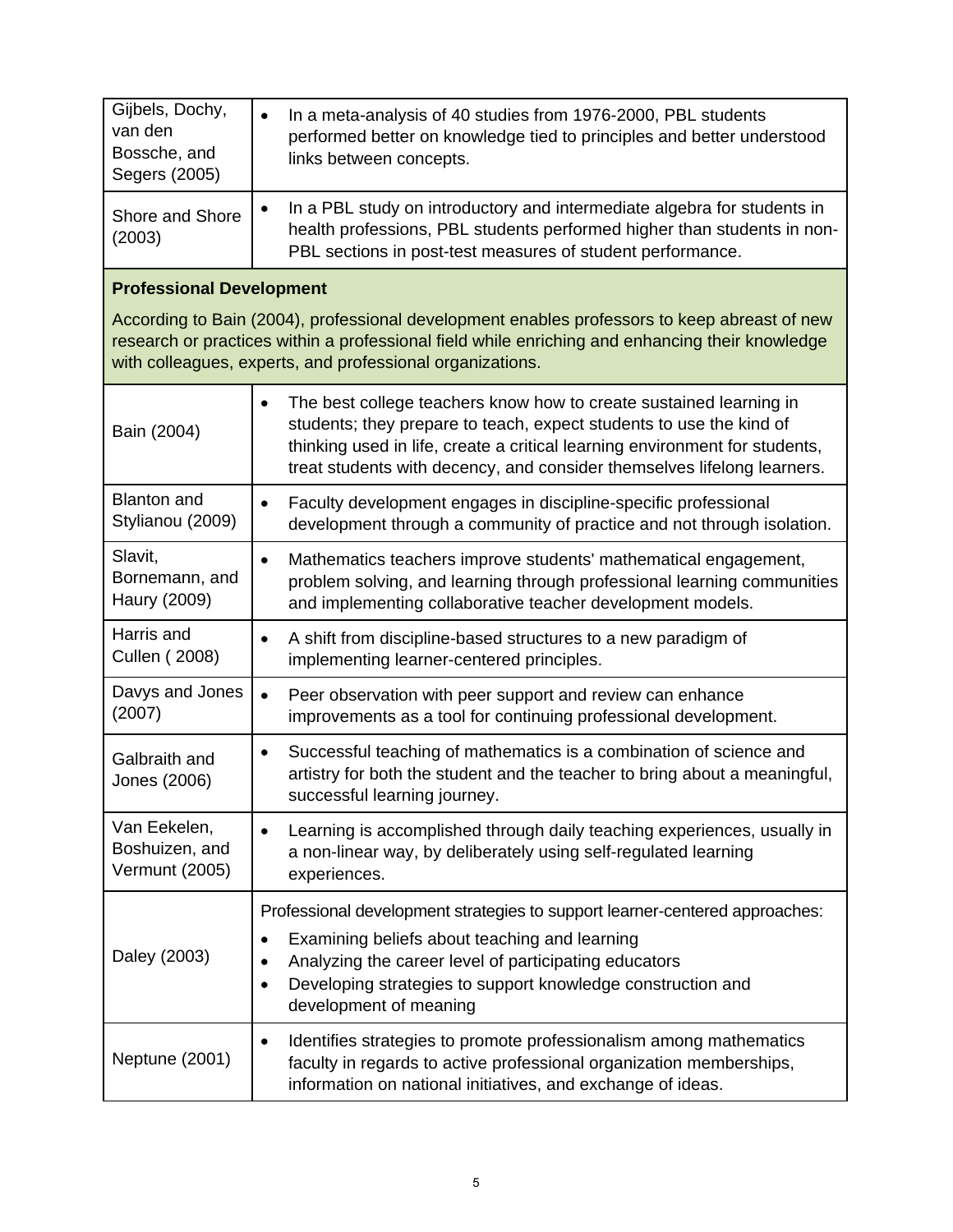| Tinto (1998)                                                                                                                                                                                       | Faculty must be encouraged to transition from a stand-alone discipline<br>$\bullet$<br>to broader intellectual communities across their fields and departments<br>for shared learning with other faculty.                                                                                                                                                                                                                         |
|----------------------------------------------------------------------------------------------------------------------------------------------------------------------------------------------------|-----------------------------------------------------------------------------------------------------------------------------------------------------------------------------------------------------------------------------------------------------------------------------------------------------------------------------------------------------------------------------------------------------------------------------------|
| <b>Student Engagement</b>                                                                                                                                                                          |                                                                                                                                                                                                                                                                                                                                                                                                                                   |
| Student engagement is "participation in educationally effective practices both inside and outside<br>the classroom" (Harper & Quaye, 2009, p. 2).                                                  |                                                                                                                                                                                                                                                                                                                                                                                                                                   |
| Kuh, Kinzie,<br>Schuh, and Whitt<br>(2010)                                                                                                                                                         | The Community College Survey of Student Engagement (CCSSE)<br>benchmarks for effective student engagement are:<br>1. Active and Collaborative Learning<br>2. Academic Challenge<br>3. Student-Faculty Interaction<br>4. Support for Learners<br>5. Student Effort                                                                                                                                                                 |
| Harper and<br>Quaye (2009)                                                                                                                                                                         | The old-fashioned notion that learning is the students' responsibility no<br>$\bullet$<br>longer holds. Instructors and administrators must provide activities and<br>instructional strategies that engage and stimulate students.                                                                                                                                                                                                |
| Pascarella and<br>Terenzini (2005)                                                                                                                                                                 | Beliefs about higher education have changed in recent years due to:<br>Rising numbers of community colleges<br>$\bullet$<br>Increasing numbers of non-traditional students<br>$\bullet$<br>A more complex understanding of learning<br>As a result:<br>Colleges should apply more active and cooperative learning strategies.<br>$\bullet$<br>Learning has to be relevant to the diverse student body found on<br>campuses today. |
| Tinto (1994)                                                                                                                                                                                       | Retention improves when students feel connected to academic and<br>$\bullet$<br>social communities on campus.                                                                                                                                                                                                                                                                                                                     |
| <b>Study Skills</b>                                                                                                                                                                                |                                                                                                                                                                                                                                                                                                                                                                                                                                   |
| Study skills "is the utilization of a number of skills that you already are using in other areas of<br>your life that leads to a more successful and relaxed semester" (Cusimano, 1999, para. 35). |                                                                                                                                                                                                                                                                                                                                                                                                                                   |
| Eades and<br>Moore (2007)                                                                                                                                                                          | Professors can assist students in learning to take notes to increase<br>$\bullet$<br>student understanding and motivation.                                                                                                                                                                                                                                                                                                        |
| Ross, Green,<br>Salisbury-<br>Glennon, and<br>Tollefson (2006)                                                                                                                                     | Students use more study strategies when preparing for a test if<br>$\bullet$<br>instructors make cognitive processing demands inherent in assignments<br>and when exams are explicit and mirror teaching practices.                                                                                                                                                                                                               |
| Schwartz (2004)                                                                                                                                                                                    | Successful testing strategies include:<br>acquiring an overview of the material and content to be on the test<br>making index cards for each section that contain necessary<br>definitions, theorems, and/or formulas                                                                                                                                                                                                             |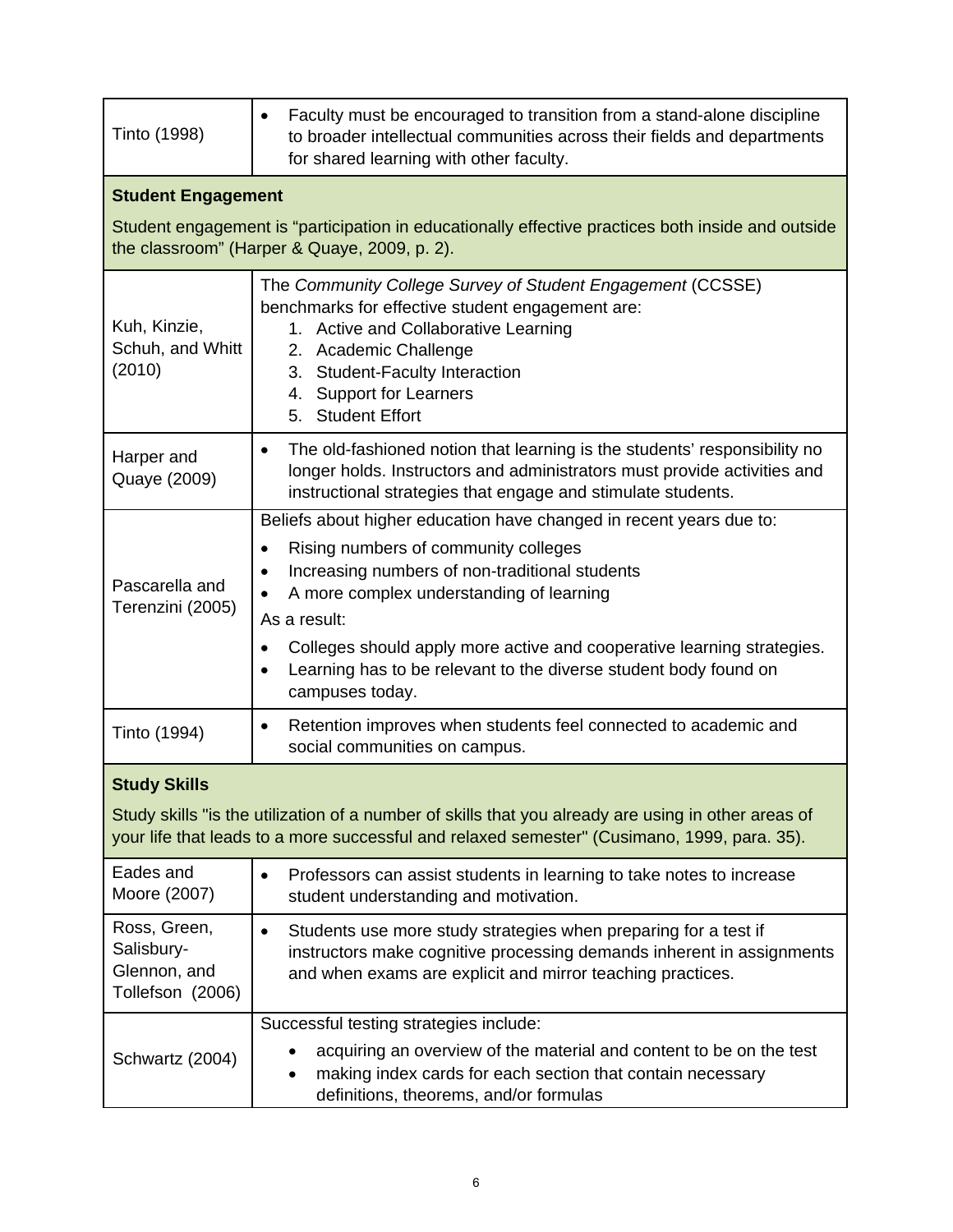|                                                                                                                                                                                                                                              | scanning the exam before starting<br>using a variety of strategies to solve problems<br>moving through the test<br>focusing on something positive to minimize anxiety<br>using a picture (ex. graph) for word problems<br>budgeting test time to allow for review<br>reflecting on strategies used for the next test |
|----------------------------------------------------------------------------------------------------------------------------------------------------------------------------------------------------------------------------------------------|----------------------------------------------------------------------------------------------------------------------------------------------------------------------------------------------------------------------------------------------------------------------------------------------------------------------|
| Cusimano (1998)                                                                                                                                                                                                                              | Successful test taking strategies include:<br>being physically and mentally organized<br>practicing realistic time management<br>setting goals and priorities<br>developing good note-taking skills and effective reading strategies<br>practicing using strong listening skills                                     |
| <b>Supplemental Instruction (SI)</b>                                                                                                                                                                                                         |                                                                                                                                                                                                                                                                                                                      |
| SI is "a peer-assisted academic support program that is implemented to reduce high rates of<br>attrition, increase the level of student performance in difficult courses, and increase graduation<br>rates" (Martin & Hurley, 2005, p. 308). |                                                                                                                                                                                                                                                                                                                      |
| Fayowski and<br>MacMillan (2008)                                                                                                                                                                                                             | In a first-year calculus class pass/fail analysis, students participating in<br>SI were 2.7 times more likely to succeed than non-participants.                                                                                                                                                                      |
| Wright, Wright,<br>and Lamb (2002)                                                                                                                                                                                                           | In a study of the effectiveness of SI in 90 developmental mathematics<br>$\bullet$<br>classes, SI initiatives made a positive difference in academic<br>performance and retention rates.                                                                                                                             |
| Kenney and<br>Kallison (1994)                                                                                                                                                                                                                | Two studies exploring SI benefits to college-level calculus students found:<br>SI Appeared to help lower-achieving students most<br>$\bullet$<br>SI Improved course grades<br>$\bullet$<br>SI Decreased course withdrawals<br>SI Increased semester grade-point averages<br>٠                                        |
| Treisman (1992)                                                                                                                                                                                                                              | SI participation in mathematics classes over a six-year time period led to:<br>Increased student performance<br>Increased progression through subsequent courses in a sequence<br>Lowered academic indicators                                                                                                        |
| <b>Supportive Learning Environment</b>                                                                                                                                                                                                       |                                                                                                                                                                                                                                                                                                                      |
| A supportive learning environment is created by professors so that affective filters are lowered,<br>and students feel safe enough to interact and take risks                                                                                |                                                                                                                                                                                                                                                                                                                      |
| Center for<br>Community<br><b>College Student</b><br>Engagement<br>(2009)                                                                                                                                                                    | Personal Connection is one of the principles facilitating student success.<br>$\bullet$                                                                                                                                                                                                                              |